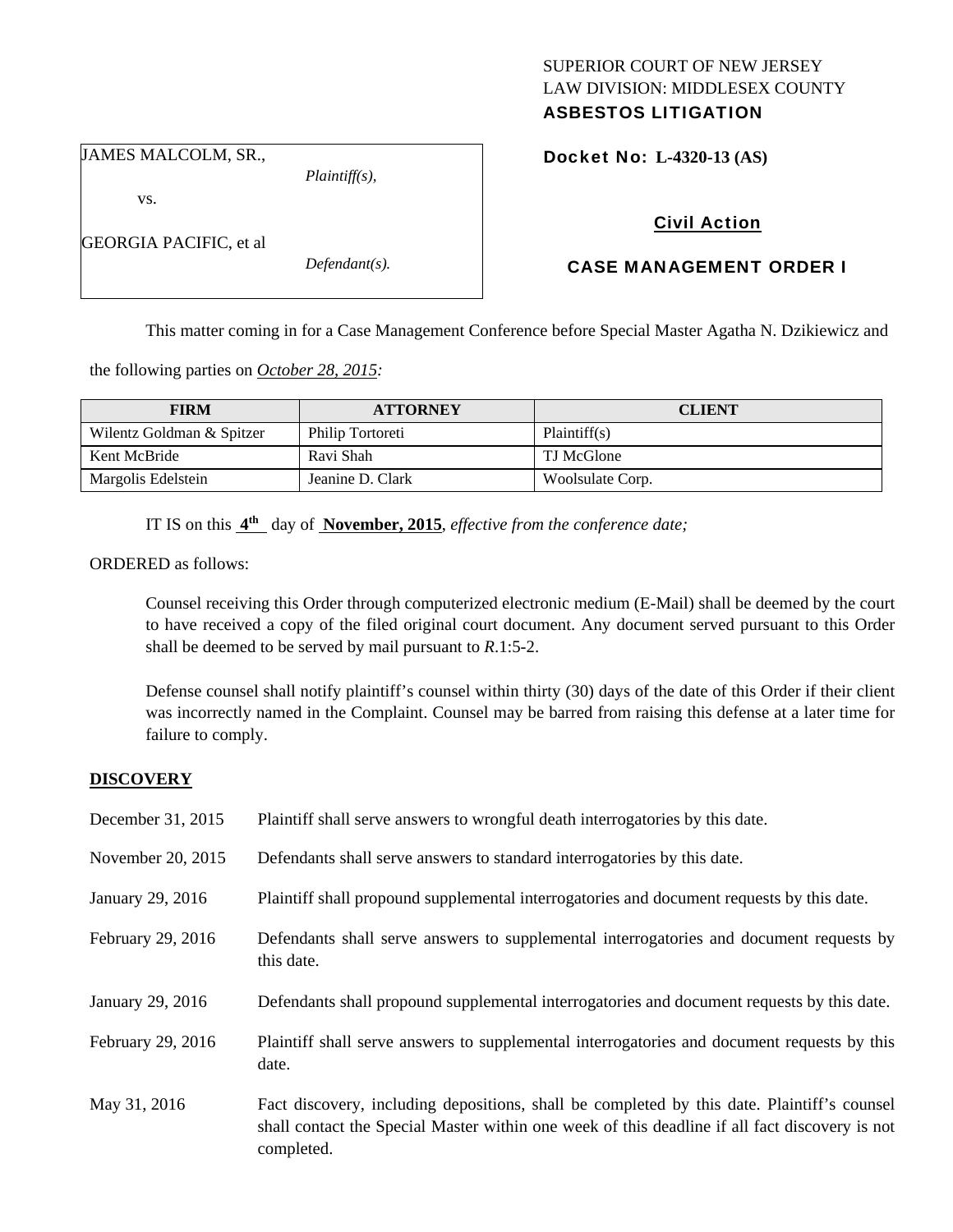#### May 31, 2016 Depositions of corporate representatives shall be completed by this date.

# **EARLY SETTLEMENT**

August 19, 2016 Settlement demands shall be served on all counsel and the Special Master by this date.

# **SUMMARY JUDGMENT MOTION PRACTICE**

- June 24, 2016 Plaintiff's counsel shall advise, in writing, of intent not to oppose motions by this date.
- July 8, 2016 Summary judgment motions shall be filed no later than this date.
- August 5, 2016 Last return date for summary judgment motions.

# **MEDICAL DEFENSE**

|                    | In addition, defendants shall notify plaintiff's counsel (as well as all counsel of record)<br>of a joinder in an expert medical defense by this date. |
|--------------------|--------------------------------------------------------------------------------------------------------------------------------------------------------|
| September 30, 2016 | Defendants shall identify its medical experts and serve medical reports, if any, by this date.                                                         |
| July 29, 2016      | Upon request by defense counsel, plaintiff is to arrange for the transfer of pathology<br>specimens and x-rays, if any, by this date.                  |
| July 29, 2016      | Plaintiff shall serve medical expert reports by this date.                                                                                             |

# **LIABILITY EXPERT REPORTS**

 September 16, 2016 Plaintiff shall identify its liability experts and serve liability expert reports or a certified expert statement by this date or waive any opportunity to rely on liability expert testimony.

October 31, 2016 Defendants shall identify its liability experts and serve liability expert reports, if any, by this date or waive any opportunity to rely on liability expert testimony.

#### **ECONOMIST EXPERT REPORTS**

September 16, 2016 Plaintiff shall identify its expert economists and serve expert economist report(s), if any, by this date or waive any opportunity to rely on economic expert testimony.

October 31, 2016 Defendants shall identify its expert economists and serve expert economist report(s), if any, by this date or waive any opportunity to rely on economic expert testimony.

#### **EXPERT DEPOSITIONS**

November 18, 2016 Expert depositions shall be completed by this date. To the extent that plaintiff and defendant generic experts have been deposed before, the parties seeking that deposition in this case must file an application before the Special Master and demonstrate the necessity for that deposition. To the extent possible, documents requested in a deposition notice directed to an expert shall be produced three days in advance of the expert deposition. The expert shall not be required to produce documents that are readily accessible in the public domain.

\_\_\_\_\_\_\_\_\_\_\_\_\_\_\_\_\_\_\_\_\_\_\_\_\_\_\_\_\_\_\_\_\_\_\_\_\_\_\_\_\_\_\_\_\_\_\_\_\_\_\_\_\_\_\_\_\_\_\_\_\_\_\_\_\_\_\_\_\_\_\_\_\_\_\_\_\_\_\_\_\_\_\_\_\_\_\_\_\_\_\_\_\_\_\_\_\_\_\_\_\_\_\_\_\_\_\_\_\_\_